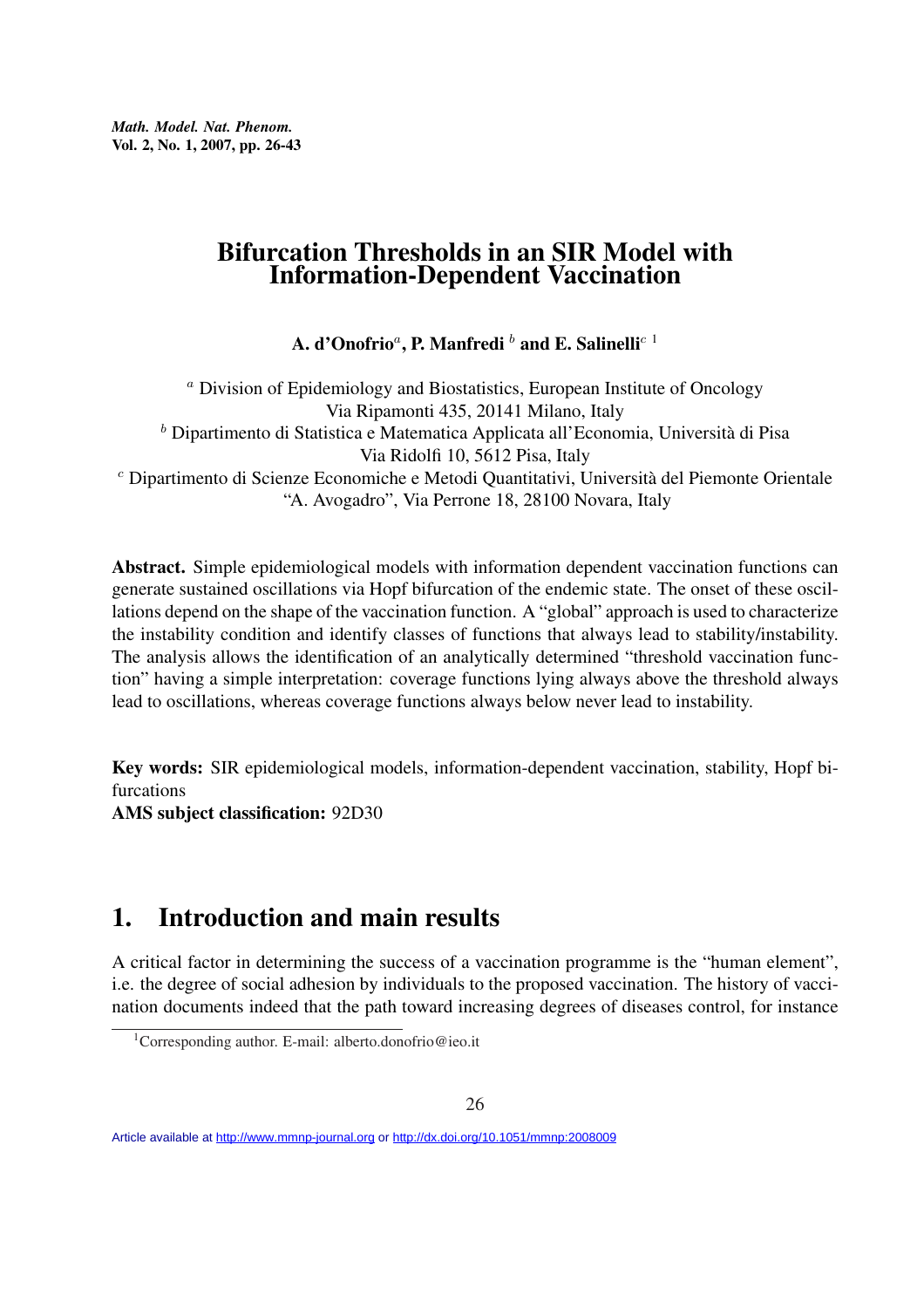in the case of smallpox, has not been "linear" but rather constellated by episodes of coverage upswing arising from the tension between public health targets and individual freedom, i.e. between compulsory vaccination and conscientious or philosophical exemption [11]. In very recent times the dramatic decline in coverage of the Measles-Mumps-Rubella vaccine (MMR) in the UK (CDR 2004) has been explained by the reaction of the public to the adverse publicity about possible links between the vaccine, autism, and Crohn's disease [15], similar to what happened few years before to the HBV coverage due to the "Thimerosal" case [6].

These phenomena confirm that the public is not a passive actor of the vaccination process but that rather can feedback on it with far reaching implications. This fact is strongly emphasized by the vaccination success in controlling diseases, which encourages forms of "rational exemption". The argument goes as follows. Consider the example of measles control. In several countries the increasing measles coverage within the WHO Plan for measles eradication has driven circulation of the disease to minimal levels. As the incidence of the disease continues to decline thanks to vaccination, families become increasingly concerned with the risks associated with vaccines [14]. If families start to perceive that the chance of acquiring infection for their children is lower compared to the risk of experiencing damages from the vaccine, they could believe it "rational" not to vaccinate their children. This "rationality" is of course myopic. Moreover, it is an example of "free riding" [12], as by the way all types of exemptions [11].

In presence of a widespread adoption of rational exemption at least a part of families relate their decision to vaccinate to the available information on the state of the disease, vaccinating more, and promptly, when the "perceived" risk from the disease is high, and little (and later) otherwise.

From the theoretical point of view an important question deals with the implications of individuals' vaccination choice for the dynamics and control of vaccine preventable diseases. This issue has been considered in [10] and [2]. Though starting from a different background, i.e. game theory in order to fully embed individuals' behaviour [10], rather than a phenomenological function relating the response in terms of overall vaccination coverage to some information function describing the changes in epidemiological conditions over time [2], these papers come to the same formulation of a Susceptible-Infective-Removed model with vaccination in which the vaccination coverage is related to some function of the state of the disease.

As main dynamic result both studies have shown that the presence of delayed informationdependent vaccination, i.e. individuals who adapt their vaccinating behaviour to changing epidemiological conditions using not only the current but also the past available information on the state of the disease, can destabilise the endemic state of the SIR model with vaccination, leading to steady oscillations through Hopf bifurcations. In addition it was shown in [2] that these oscillations have a period which can be significantly longer compared to the predictions of the basic SIR model, a fact which must be carefully taken into account when designing control programmes.

It is therefore interesting to characterise which shapes of the function describing the reaction in individual's propensity to vaccinate to changing epidemiological conditions are more/less favourable to instability. The standard tools, i.e. local stability analysis, are not very informative from this point of view in that are highly dependent on the specific functional form chosen for the vaccination function at the endemic state. For this reason in this paper we resort to a different approach having a "global", rather than local, nature, i.e. we look for the set of coverage functions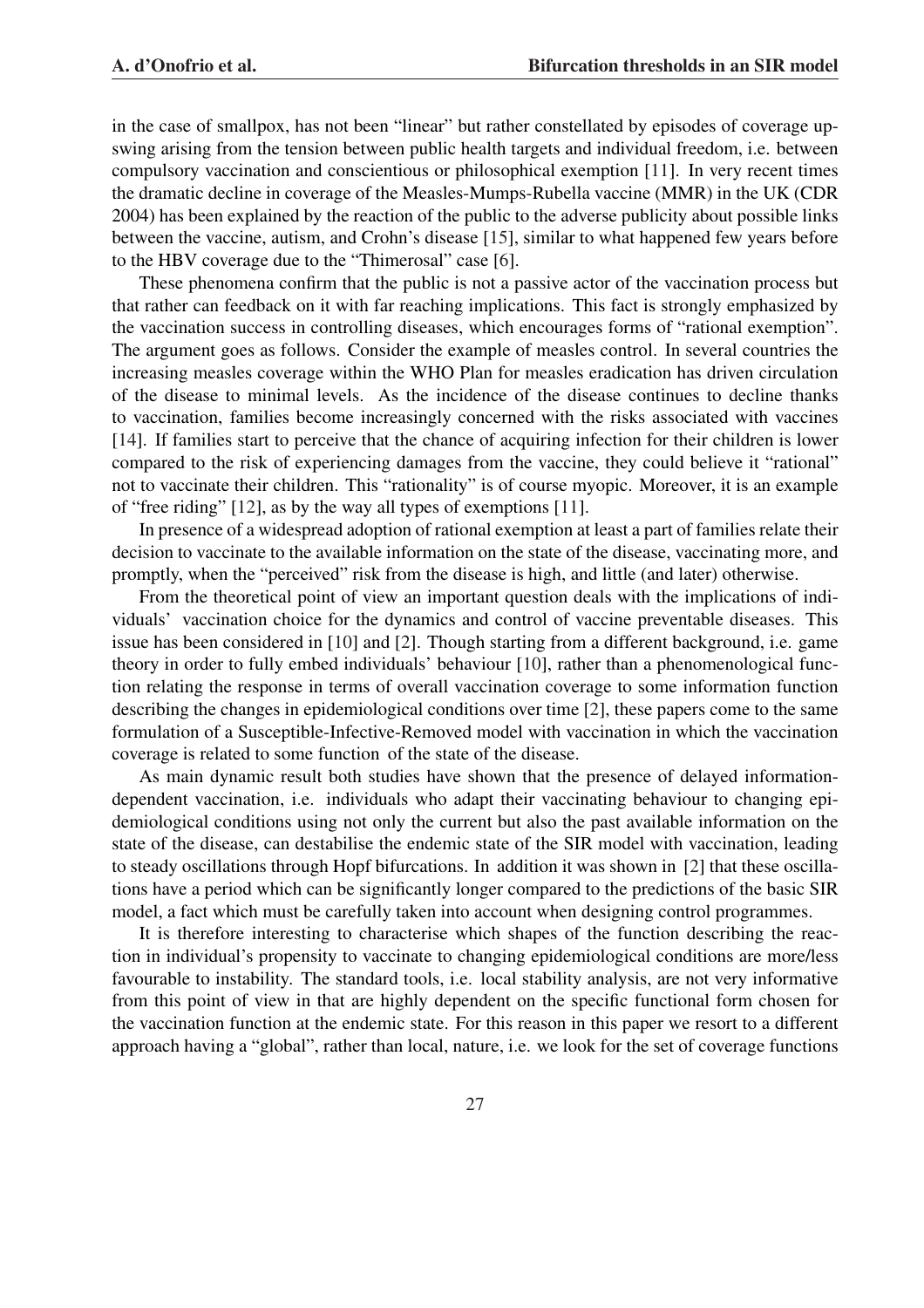that, whatever is the value of endemic state, assure the instability or the stability of the endemic equilibrium. In other words our idea is to find a general criterion capable to establish a-priori if a given vaccination function is a potential generator of instability and oscillations. The only manner to do this is to reformulate the instability condition in a way that allows to evaluate the "pure" role of the vaccination function on stability, i.e. its role independently on the other parameters of the system. This is clearly not possible by working on the local stability condition where by definition the vaccination function and the remaining system parameters are complexly entangled. This dependency can however be broken down by resorting to a global approach. Our approach leads to a differential inequality. The study of such inequality allows the identification of an analytically determined "threshold function" having a simple interpretation: coverage functions lying always above the threshold function always lead to oscillations, whereas coverage functions lying always below the threshold function never lead to instability. The approach is illustrated by some examples using classical functional forms for the vaccination function. The examples show that the approach is quite promising in that it allows to well discriminate between the classes of functions that in concrete cases lead to stability or instability.

Finally, we would stress that stability problems similar those we studied here may arise in mathematical epidemiology whenever an epidemic phenomenon is modelled by means of a family of models containing one (or more) parameter expressed as a partially unspecified function f of the state of the system, for which only some qualitative properties are known, such as continuity, monotonicity etc. As a consequence, the determination of equilibrium points depends on the shape of this function and the conditions guaranteeing their stability also involve the derivatives of f. For example, in [5] a family of models describing the spread of diseases in which the latency time depends on the infective load was proposed. In such model, the latent period is loosely defined as a decreasing function of I and a condition for the stability of the endemic state is derived, which is conceptually similar to the one we studied here, and thus might be analysed by following the methodology proposed here.

The paper is organised as follows. In section 2 we present the model and report its main results. In section 3 we study the condition for the Hopf bifurcation of the endemic state via our "global" approach. Illustrative examples are reported in section 4. Concluding remarks follow.

## 2. The model and its equilibria

In [2] the following family of SIR models for a non-fatal disease in a constant homogeneously mixing population, with information-dependent vaccination coverage was introduced:

$$
X' = \mu N(1 - p(M)) - \mu X - \beta \frac{XY}{N}
$$
  
\n
$$
Y' = \beta \frac{XY}{N} - (\mu + \nu)Y
$$
  
\n
$$
Z' = \nu Y - \mu Z
$$
  
\n
$$
V' = \mu N p(M) - \mu V
$$
\n(2.1)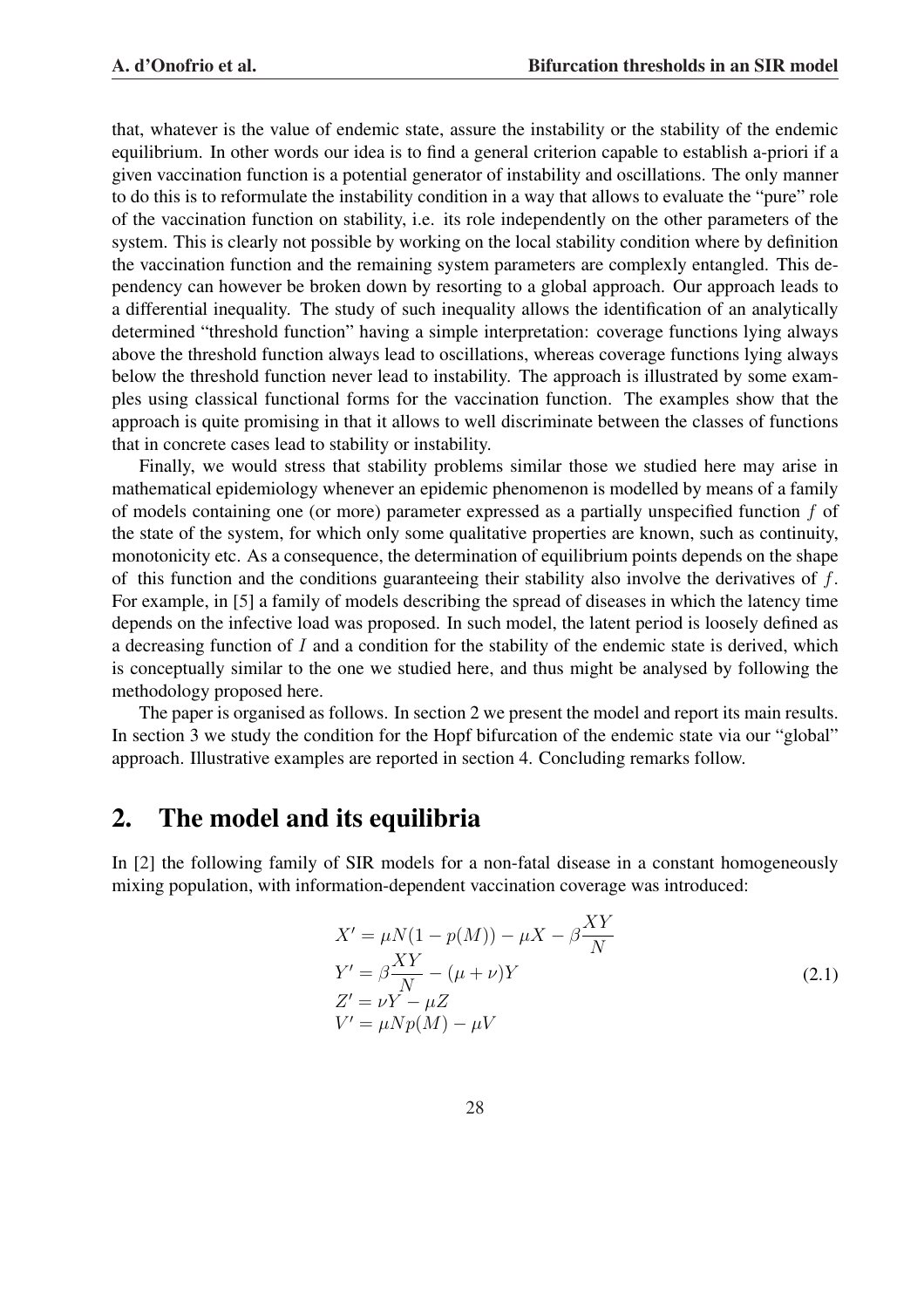Variables  $X, Y, Z, V$  are functions of time denoting respectively the number of susceptibles, infectious (and infectives), immune and vaccinated individuals at time t. Moreover,  $\mu \in \mathbb{R}_+$ denotes the *birth* and *death rate*, which are assumed identical,  $\nu \in \mathbb{R}_+$  the *rate of recovery from infection*,  $\beta \in \mathbb{R}_+$  the *transmission rate*, and  $N = X + Y + Z + V$  is the total population, constant over time. Thus it is useful to introduce the epidemiological fractions, i.e. the variables

$$
S = X/N, \qquad I = Y/N, \qquad R = Z/N, \qquad U = V/N. \tag{2.2}
$$

The information variable M, summarizing information about present and past values of state variables, is expressed by an *exponentially fading delaying memory* (see [8]) of the form

$$
M(t) = \int_{-\infty}^{t} kI(\tau) \, a e^{-a(t-\tau)} d\tau \qquad a, k \in \mathbb{R}_{+} \,. \tag{2.3}
$$

Note that by (2.3) it follows that M is bounded, taking all the values of an interval  $\mathcal{I} = [M(0), M^{\text{sup}})$ , where  $M^{\text{sup}} = \sup_{t} M(t)$ .

The *coverage function* p denotes, assuming a 100% effective vaccine, the actual vaccination coverage at birth in dependence on M defined as:

$$
p(M) = p_0 + p_1(M) \qquad \qquad 0 < p_0 < 1, \ M \in \mathcal{I} \tag{2.4}
$$

where the fixed component  $p_0$  captures the presence of a fraction of the population that vaccinates its children whatever be the state of publicly available information  $M$ . It seems reasonable to introduce the following assumptions (discussed in [2]):

A1)  $0 \le p_1(M) \le 1 - p_0$  for all  $M \in \mathcal{I}$ , with  $p_1^{\text{sat}} = p_1(M^{\text{sup}})$ ;

A2) 
$$
p_1(0) = 0;
$$

A3)  $p_1$  is continuous and differentiable, except, in some cases, at a finite number of points, with  $p'(M) \geq 0.$ 

Briefly our assumptions (3)-(4) state that, while taking their decision to vaccinate or not their children, individuals use current and past information on a linear function of the standardised prevalence of infection. Such a function could represent for instance the incidence of serious cases of the diseases (but many other forms can be used, as discussed in [2]).

Combining  $(2.1)$ ,  $(2.2)$  and  $(2.3)$ , our model is:

$$
S' = \mu(1 - p_0 - p_1(M)) - \mu S - \beta SI \nI' = I(\beta S - (\mu + \nu)) \nM' = a(kI - M)
$$
\n(2.5)

where we have discarded variables  $R$  and  $U$  because their dynamics follow trivially from the dynamics of S, I and M.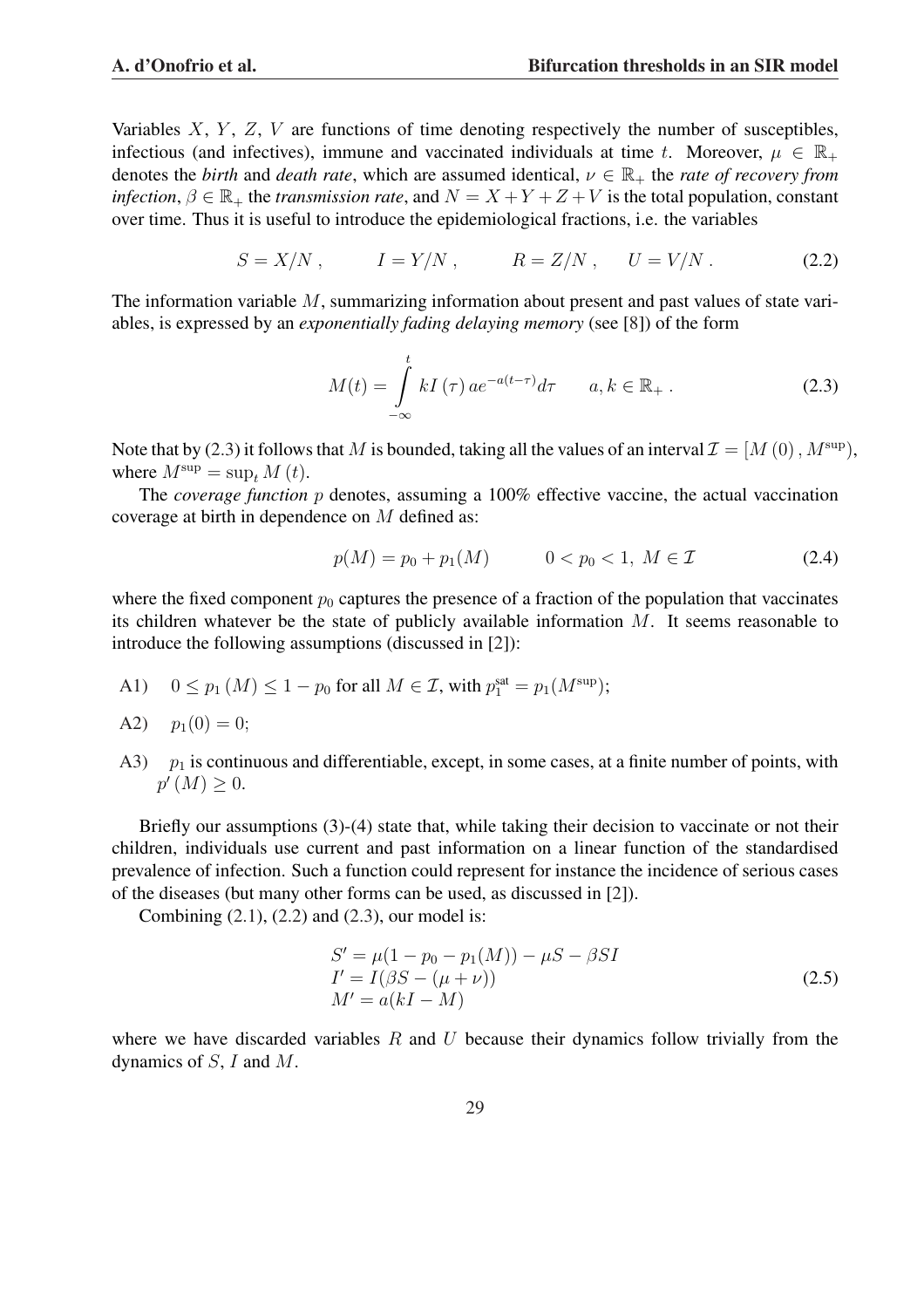System (2.5) always admits the *disease-free equilibrium* (DFE)

$$
DFE = (1 - p_0, 0, 0). \tag{2.6}
$$

Under condition  $(1-p_0)R_0 \leq 1$ , where  $R_0 = \frac{\beta}{\mu + \nu}$  denotes the Basic Reproduction Number of the Disease, the  $DFE$  is globally asymptotically stable (GAS) (see [2]).

Under condition

$$
(1 - p_0) R_0 > 1 \tag{2.7}
$$

the unique *endemic equilibrium*  $EE = (S_e, I_e, M_e)$  exists for (2.5), where

$$
S_e = \frac{\mu + \nu}{\beta} = \frac{1}{R_0} ; \qquad \qquad M_e = kI_e \tag{2.8}
$$

and  $I_e$  is implicitly defined as the unique solution of:

$$
1 - \frac{1}{R_0} - \frac{\mu + \nu}{\mu} I = p_0 + p_1(kI). \tag{2.9}
$$

Remark 1. *Note that, under the assumption (2.7), by (2.5) and (2.9) it follows that*

$$
I \geq I_e \quad \Leftrightarrow \quad S'(S_e, I) \leq 0.
$$

The local stability of  $EE$  depends on the delay parameter a defined in (2.3) via the positivity of the function

$$
f(a) = B_2 a^2 + B_1 a + B_0 \qquad a \in \mathbb{R}_+
$$

where

$$
B_2 = \beta I_e + \mu \tag{2.10}
$$

$$
B_1 = (\beta I_e + \mu)^2 - \beta I_e \mu k p_1'(M_e)
$$
\n(2.11)

$$
B_0 = \beta I_e \left(\beta I_e + \mu\right) \left(\nu + \mu\right) \tag{2.12}
$$

The following proposition (see [2]) states our main results on stability.

#### Proposition 2. *If and only if*

$$
(\beta I_e + \mu)^2 - \beta I_e \mu k p_1'(kI_e) + 2(\beta I_e + \mu) \sqrt{\beta I_e(\nu + \mu)} < 0
$$
\n(2.13)

*there exist two values*  $a_1$ ,  $a_2$  *with*  $0 < a_1 < a_2$  *for the parameter* a *such that EE is unstable for*  $a \in (a_1, a_2)$ , whereas it is LAS for  $a \notin [a_1, a_2]$ . At the points  $a_1$  and  $a_2$  Hopf bifurcations occur.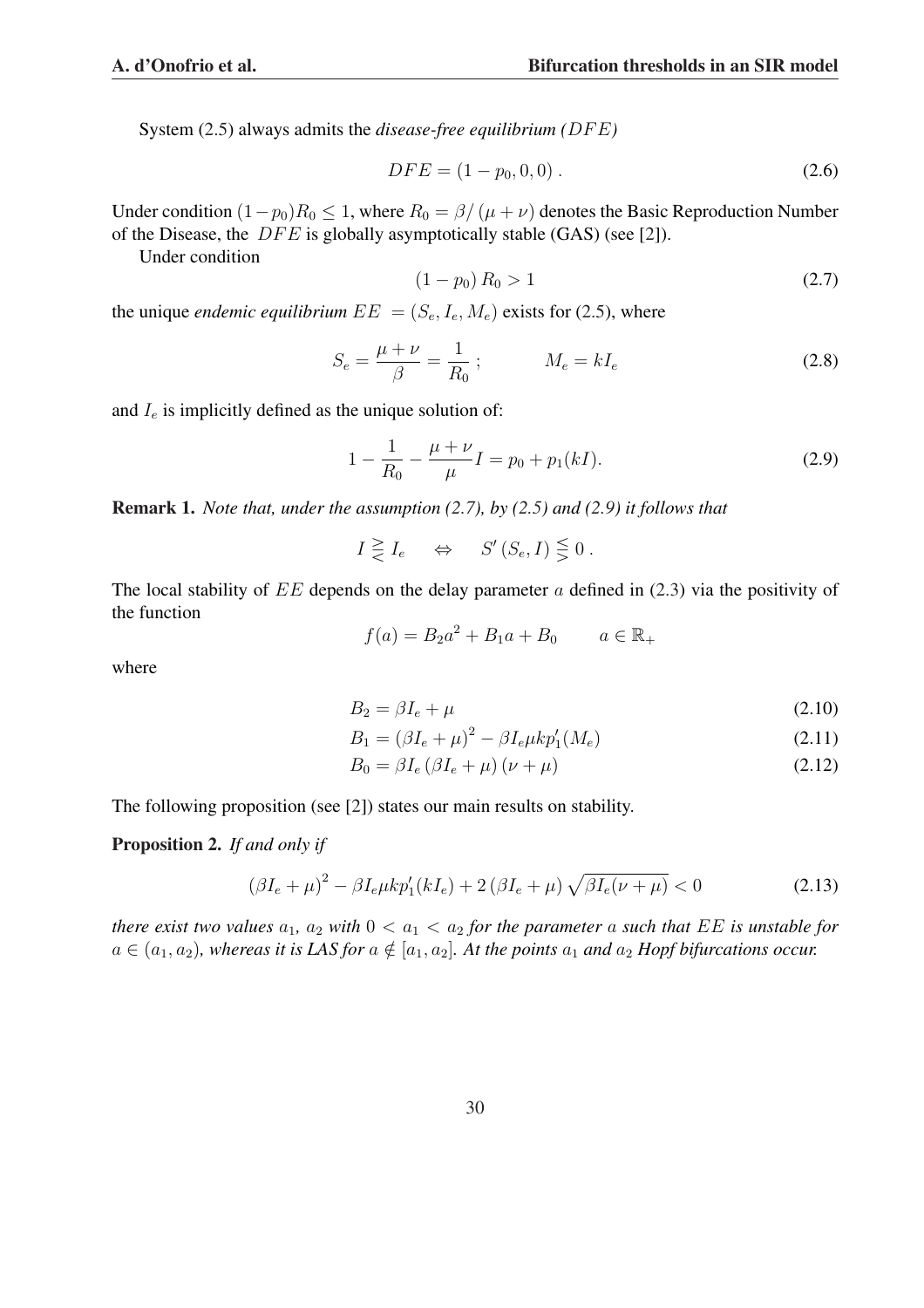## 3. A global bifurcation threshold function

The condition (2.13) shows that in order to have instability and oscillations it is required that the steepness of the reaction function  $p_1$  at the endemic equilibrium exceeds a critical threshold suggesting that instability requires a violent (and delayed) reaction by individuals in terms of vaccination coverage to changing epidemiological conditions. Though this interpretation is epidemiologically appealing, it does not need to be correct. Indeed, the quantity  $p'_1(kI_e)$  appearing in condition (2.13) depends on the level of the infective fraction at the equilibrium equilibrium  $I_e$ , which in turn depends on the shape of the  $p_1$  function through equation (2.9). In this section we attempt at circumventing this difficulty by looking for a suitable reformulation of condition (2.13) having a twofold purpose, i.e. first to also incorporate the role played on stability by the  $p_1$  function, and second to remove the dependency of  $p_1$  and its derivative on system parameters. This dependency arises as a consequence of the fact that  $p_1$  and  $p'_1$  are evaluated at  $kI_e$  in the standard local stability analysis. This reformulation leads (see (3.18)) to a "global" version of (2.13) in which the values  $p_1(kI_e)$  and  $p'_1(kI_e)$  are replaced by the functions  $p_1(x)$  and  $p'_1(x)$  where x takes values in the range of M. From a technical point of view this yields a differential inequality in the quantity  $q = 1 - p_0 - p_1$ . The solution to such inequality yields a "threshold" function  $\phi$  having a clear interpretation: every vaccination function  $p_1$  always lying below  $\phi$ , i.e. such that  $p_1 (x) < \phi (x)$  for all admissible values of  $x$ , will surely lead to stability, i.e. it will never fulfill the condition (2.13), whereas every reaction function  $p_1$  always lying above  $\phi$ , will surely lead to instability, i.e. it will always fulfill (2.13). From am epidemiological standpoint this allows to classify the possible forms of the information-dependent vaccination function  $p_1$  by separating those functional forms always allowing (other things being equal, i.e. given the remaining epidemiological parameters) the local stability of the endemic state from those always leading to instability and steady oscillations about the endemic state. It is to be noticed that this approach only provides a partial ordering between vaccination function. This means that the method is silent for all those vaccination functions that intersect the threshold function  $\phi$  in its admissibility set.

In the remaining part of this section we develop our approach. First we derive the above mentioned differential inequality (see (3.18)). Next we solve it by determining the threshold function  $\phi$  in closed form. Finally we demonstrate some properties of the threshold function  $\phi$  which will prove useful for the subsequent applications. In the subsequent section we illustrate some concrete applications of our approach by comparing its predictions in terms of stability and bifurcation of the endemic state with the results from the standard "local" analysis (i.e.  $(2.13)$ ) reported in [2].

Since we will focus on the stability/instability condition of the endemic equilibrium we will always work under assumption (2.7), which is necessary and sufficient to its existence.

We start our analysis by explicitly including in the stability/instability condition (2.13) the role of the function p. To this aim we note that  $I_e$  can be implicitly expressed in (2.9) in terms of the value that the coverage function  $p$  takes at the equilibrium by

$$
\beta I_e = \left(1 - p(kI_e) - R_0^{-1}\right) R_0 \mu . \tag{3.14}
$$

The last relation implies the following (necessary) condition for the existence of  $I_e$ :

$$
1 - p(kI_e) > R_0^{-1} .
$$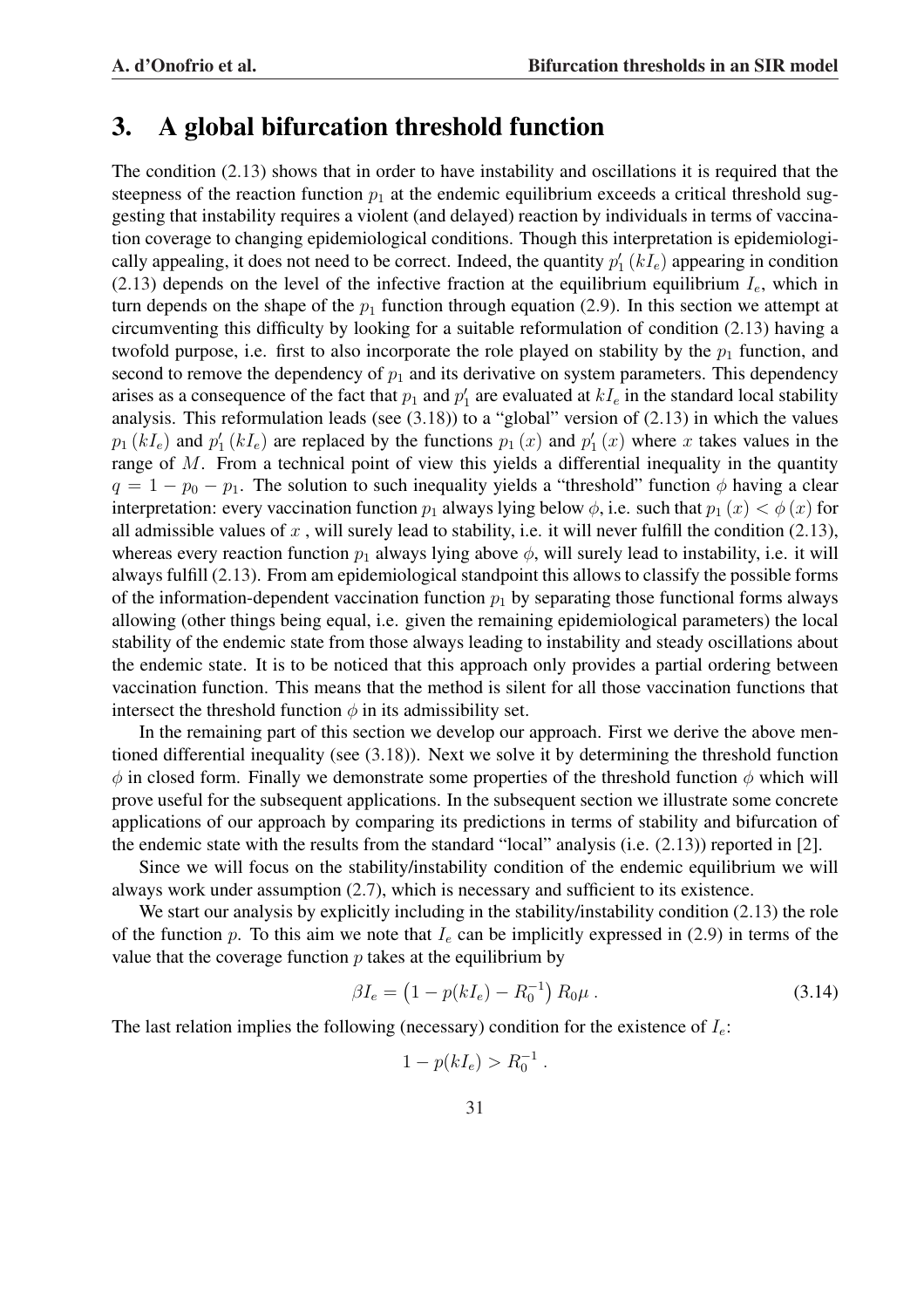$q(x) = 1 - p(x)$  (3.15)

Setting for convenience

and

$$
\varepsilon = 2\sqrt{1 + \nu/\mu}
$$

using  $(3.14)$  and  $(3.15)$ , we can rewrite  $(2.13)$  as

$$
R_0^2 q^2 (kI_e) + (R_0 q (kI_e) - 1) kq'(kI_e) + \varepsilon R_0 q (kI_e) \sqrt{R_0 q (kI_e) - 1} < 0.
$$
 (3.16)

Since  $q(kI_e) > R_0^{-1}$ , the condition (3.16) is equivalent to

$$
q'(kI_e) < -\frac{R_0 q(kI_e)}{(R_0 q(kI_e) - 1) k} \left( R_0 q(kI_e) + \varepsilon \sqrt{R_0 q(kI_e) - 1} \right) . \tag{3.17}
$$

The inequality (3.17) is still "local", as (2.13), and hence only a direct knowledge of  $p$  and consequently of  $I_e$  allows to draw conclusions on the stability of the endemic state.

Starting from (3.17) our idea is to look for a more restrictive condition that does not depend on the equilibrium value of I, i.e. we look for the set of coverage functions that whatever is the value of  $I_e$  assure the instability or the stability of  $EE$ .

Formally, we look for solutions of the differential inequality

$$
q'(x) < -\frac{R_0 q(x)}{(R_0 q(x) - 1) k} \left( R_0 q(x) + \varepsilon \sqrt{R_0 q(x) - 1} \right)
$$
 (3.18)

under condition

$$
R_0 q(x) > 1. \tag{3.19}
$$

Remark 3. *The condition (3.19) is less restrictive that it may seem: it means, given that* p *is an increasing function, that we control the shape of* q*, i.e. the manner in which it governs the onset of* instability, only in the interval where  $1-p\left(x_{e}\right)-R_{0}^{-1}$  is strictly positive. Since the endemic level kI<sup>e</sup> *necessarily belongs to this interval our analysis includes all cases that are of practical interest for the analysis of local stability.*

We summarize our results by the following:

Proposition 4. *The differential inequality (3.18) with the restriction (3.19) has a unique upper solution*  $\psi$ , *i.e.* a unique function such that any other solution g to (3.18)-(3.19) fullfills  $g(x) \leq$  $\psi(x)$ . To the upper solution it corresponds a unique and epidemiologically meaningful threshold *function*  $\varphi = 1 - p_0 - \psi$  *having the following feature: every vaccination function*  $p_1$  *always lying below*  $\varphi$ , *i.e.* such that  $p_1(x) < \varphi(x)$  for all admissible values of x, will surely lead to stability, *i.e. it will never fulfill the condition (2.13), whereas every reaction function*  $p_1$  *always lying above* ϕ*, will surely lead to instability,i.e. it will always fulfill (2.13).*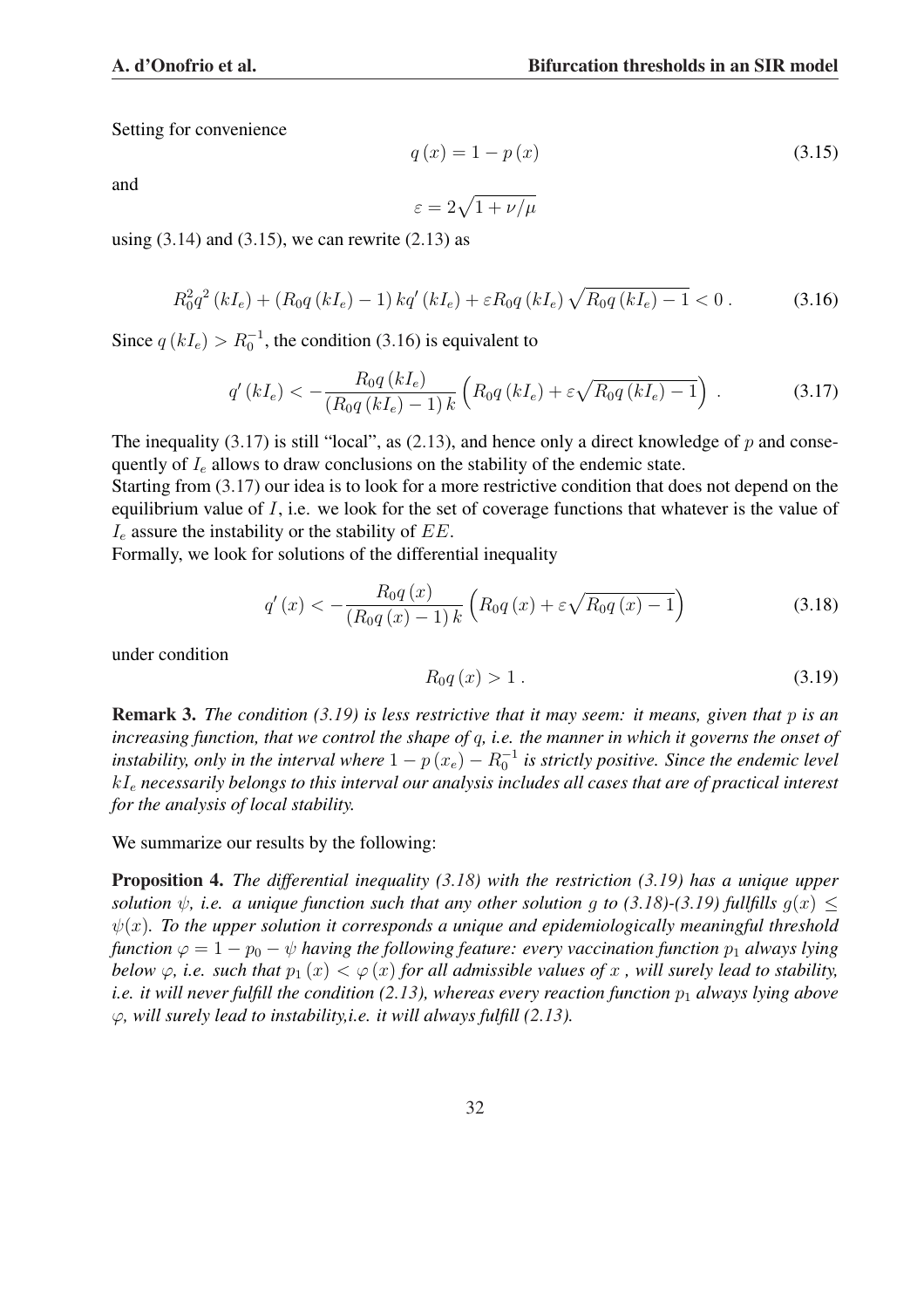We divide the proof in several steps.

To solve (3.18), we look for the solution  $\psi : \mathcal{J} \to [R_0, 1 - p_0)$ , where  $\mathcal{J}$  is an interval in R, of the Cauchy problem  $\overline{a}$ 

$$
\begin{cases}\n q' = -\frac{R_0 q}{(R_0 q - 1) k} \left( R_0 q + \varepsilon \sqrt{R_0 q - 1} \right) \\
q(0) = 1 - p_0\n\end{cases}
$$
\n(3.20)

By the comparison result for ODEs (see [4]) we conclude that all the solutions of (3.18) are functions  $g : \mathcal{J} \to [R_0, 1 - p_0)$  such that

$$
g(x) \le \psi(x) \qquad \forall x \in \mathcal{J}.
$$

The Cauchy problem (3.20) has a solution (see the Appendix) which can be expressed in implicit form in terms of the function  $\phi = 1 - p_0 - \psi$ :

$$
x = \frac{2k}{\varepsilon} R_0^{-1} \left( \arctan \sqrt{Q_0 - R_0 \phi(x)} - \arctan \sqrt{Q_0} \right) +
$$
  

$$
-kR_0^{-1} \ln \left( \frac{2\sqrt{Q_0 - R_0 \phi(x)} + \xi}{2\sqrt{Q_0} + \xi} \right)^{1+\eta} \left( \frac{\sqrt{Q_0 - R_0 \phi(x)} + 2\xi^{-1}}{\sqrt{Q_0} + 2\xi^{-1}} \right)^{1-\eta}
$$
(3.21)

where we have set for simplicity (note that  $\varepsilon - \hat{\varepsilon} = 4 (\varepsilon + \hat{\varepsilon})^{-1}$ ):

$$
Q_0 = R_0 (1 - p_0) - 1; \quad \widehat{\varepsilon} = \sqrt{\varepsilon^2 - 4}; \quad \xi = \varepsilon + \widehat{\varepsilon}; \quad \eta = \frac{\varepsilon^2 - 2}{\varepsilon \widehat{\varepsilon}}.
$$

Equation (3.21) defines the required threshold function  $\phi$  only implicitly. This does not make its properties immediately evident. Two aspects are worth being investigated. First, in order that  $\phi$  represents a meaningful threshold function separating vaccination functions always leading to stability of the endemic state from those always leading to instability, it is necessary to demonstrate that the equilibrium  $x_e = kI_e$  belongs to the domain of  $\phi$  for every epidemiologically meaningful parameter values. Moreover, given that the stability/instability of the endemic state depends on the slope of the vaccination function, we need information on the slope of  $\phi$ . The following Proposition provides the answers to these questions.

**Proposition 5.** *The function*  $\phi$  *is:* 

*1. defined on*  $[0, x_{\text{max}})$ *, where* 

$$
x_{\max} = kR_0^{-1} \left( -\frac{2}{\varepsilon} \arctan \sqrt{Q_0} - \ln 2^{1-\eta} \xi^{2\eta} \frac{\left(\sqrt{Q_0} + 2\xi^{-1}\right)^{\eta - 1}}{\left(2\sqrt{Q_0} + \xi\right)^{\eta + 1}} \right) \tag{3.22}
$$

*and for all biologically meaningful parameters with*  $(1 - p_0) R_0 > 1$  *the equilibrium value*  $x_e = kI_e$  *belongs to*  $[0, x_{\text{max}})$ ;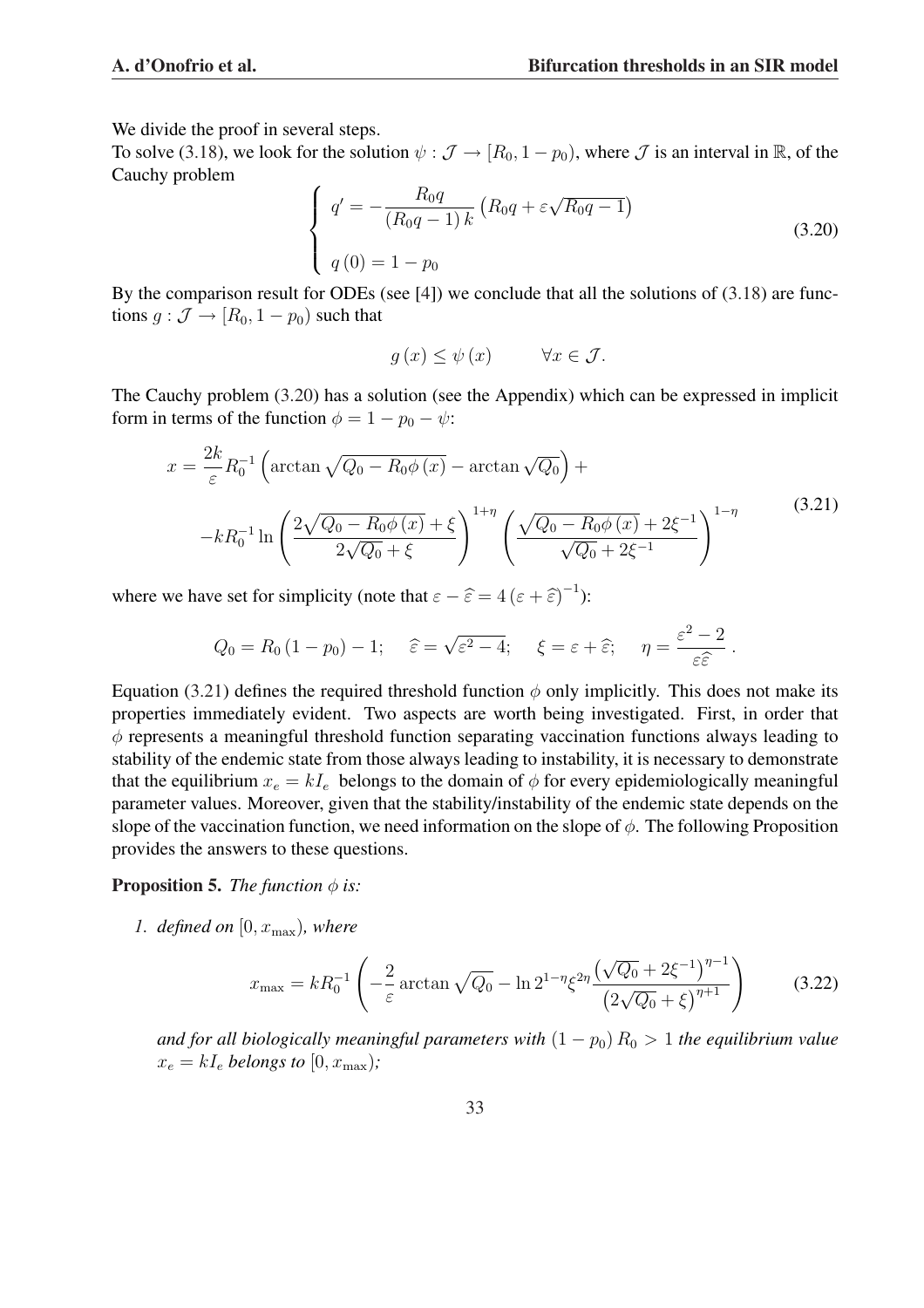*2. strictly increasing, with*

$$
\min_{x \in [0, x_{\text{max}})} \phi'(x) \ge \frac{2\left(2 + \varepsilon\right)}{k} \,. \tag{3.23}
$$

*Proof.* Considering in (3.21) x as a function of  $y = \varphi(x)$ , we obtain the first part of 1.:

$$
\lim_{y \to (1-p_0-S_e)^{-}} x(y) = kR_0^{-1} \left( -\frac{2}{\varepsilon} \arctan \sqrt{Q_0} - \ln 2^{1-\eta} \xi^{2\eta} \frac{(\sqrt{Q_0} + 2\xi^{-1})^{\eta-1}}{(2\sqrt{Q_0} + \xi)^{\eta+1}} \right)
$$

The second conclusion follows by Remark 1 observing that

$$
\lim_{x \to x_{\text{max}}} S' \left( S_e, \frac{x}{k} \right) = -\frac{\beta x_{\text{max}}}{kR_0} < 0.
$$

Since  $\psi$  solves (3.20) and  $\phi' = -\psi'$  we deduce that  $\phi$  is strictly increasing. Furthermore

$$
\phi'(0) = \frac{(1 - p_0)^2 R_0^2}{(R_0 (1 - p_0) - 1) k} + \frac{\varepsilon (1 - p_0) R_0}{k \sqrt{R_0 (1 - p_0) - 1}}
$$

and  $\lim_{x\to x_{\text{max}}} \phi'(x) = +\infty$ . To study the convexity of  $\phi$  it is sufficient to remind that  $\phi$  is convex if and only if  $\psi$  is concave and by (3.20) to deduce

$$
\psi'' = -\frac{R_0 \psi'(R_0 \psi - 2)}{k} \left( \frac{2R_0 \psi + \varepsilon \sqrt{R_0 \psi - 1}}{2 \left( R_0 \psi - 1 \right)^2} \right) .
$$

Since  $\psi' < 0$ , we have

$$
\psi'' \geq 0 \quad \Leftrightarrow \quad R_0 \psi - 2 \geq 0 \quad \Leftrightarrow \quad R_0 (1 - p_0) - 2 \geq \phi.
$$

We conclude that:

if  $1 < (1 - p_0) R_0 \le 2$ , then  $\phi$  is strictly convex for all  $x \in [0, x_{\text{max}})$  and

$$
\min_{x \in [0, x_{\text{max}})} \phi'(x) = \phi'(0) .
$$

If  $(1 - p_0) R_0 > 2$ , by  $\phi(0) = 0$  and the strictly monotonicity of  $\phi$ , there exists a unique  $x^* \in$  $(0, x_{\text{max}})$  such that  $\phi$  is strictly concave on  $[0, x^*]$  and strictly convex on  $[x^*, x_{\text{max}})$  and, by  $\phi(x^*)$  =  $1 - p_0 - 2R_0^{-1}$ , we obtain

$$
\min_{x \in [0, x_{\text{max}})} \phi'(x) = \phi'(x^*) = \frac{2(2+\varepsilon)}{k}.
$$

Finally, since for any value of the parameters (with  $1 - p_0 - R_0^{-1} > 0$ )

$$
\phi'(0) \ge \frac{2(2+\varepsilon)}{k}
$$

the validity of (3.23) follows.

 $\Box$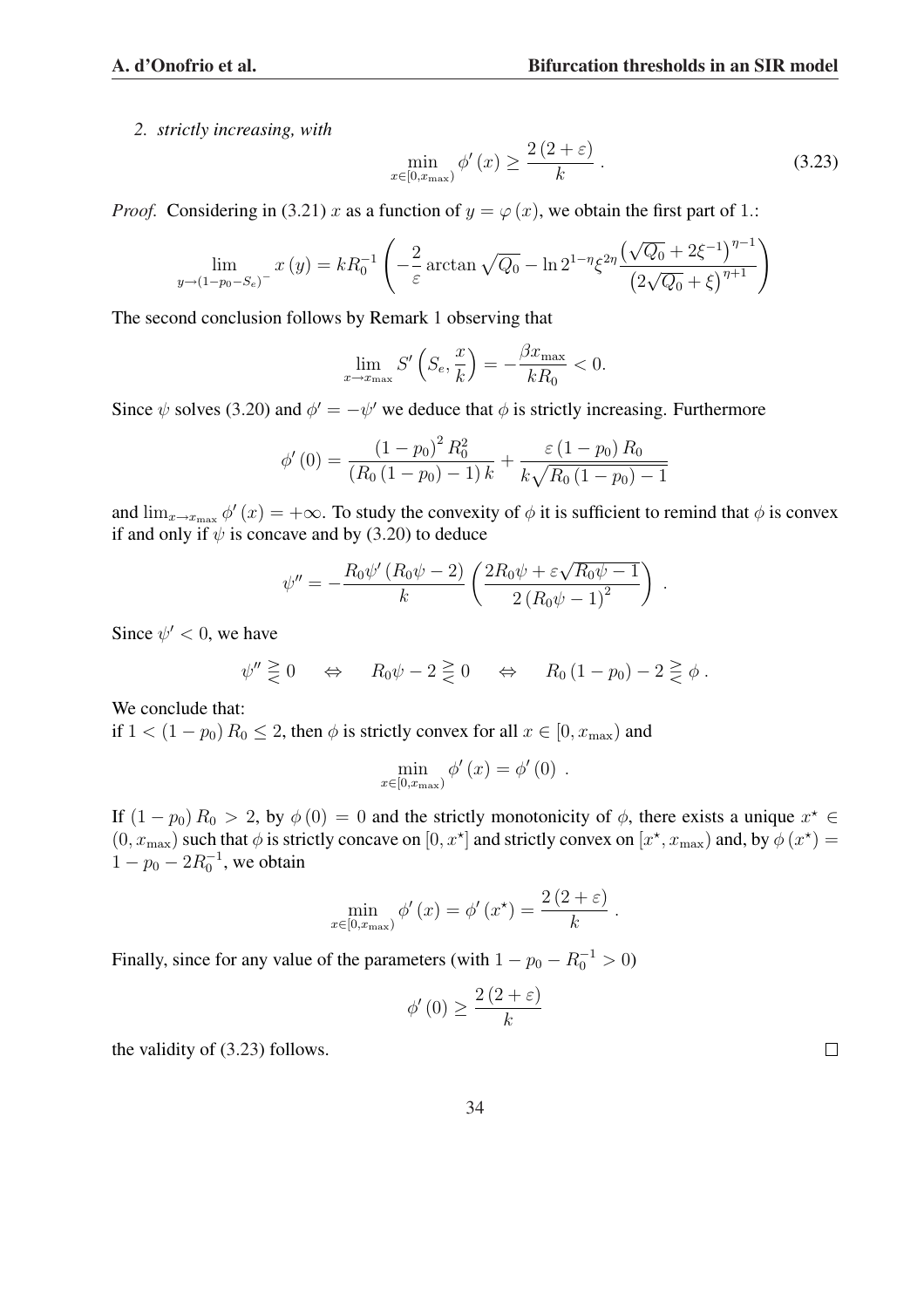

Figure 1: Graph of  $\phi$  for  $k = 1$ ,  $R_0 = 10$ ,  $p_0 = 0.75$ ,  $\nu = 7^{-1} * days^{-1}$ ,  $\mu = (365 \cdot 75)^{-1} * days^{-1}$ .

An example of  $\phi$  is illustrated in Figure 1, where it is plotted by using the following parameter values roughly mimicking measles in developed countries: *mean duration of the disease*  $\nu^{-1} = 1$ week, *life expectancy of the host*  $\mu^{-1} = 75$  years, *basic reproduction number*  $R_0 = 10$ . Moreover we took  $k = 1$ , and *baseline vaccination*  $p_0 = 0.75$ . We shall use these values in the next examples and figures.

The result obtained by solving the differential inequality (3.18) have a nice interpretation in terms of the graph of the  $\phi$  function. The function  $\phi$  plays the role of a stability "threshold line". In fact reaction functions  $p_1$  (obeying assumptions A1)-A3)) whose graph lie below the graph of  $\phi$  for all  $x \in [0, x_{\text{max}})$  represent vaccination behaviours that lead to the stability of endemic state. On the other hand, coverage functions whose graphs lie above  $\phi$  for any admissible x will lead, for properly chosen parameter constellations, to instability and oscillations.

The shape of the threshold function  $\phi$  obviously depends on the values of the system parameters appearing in the "global" stability condition (3.18) Figure 2 shows the sensitivity of the threshold function to changes in the basic reproduction number  $R_0$ .

A further aspect concerns the difficulty to analitically compare a coverage function with  $\phi$  since this last is only implicitly defined. With regard to this, we note that (3.23) allows us to state a much simpler stability test: given any reaction function  $p_1$ , if

$$
p_1'(x) < \frac{2\left(2+\varepsilon\right)}{k} \qquad \forall x \tag{3.24}
$$

then  $p_1(x) < \phi(x)$  for all  $x \in (0, x_{\text{max}})$ .

Note that unfortunately it does not appear to be possible to find an instability test of simple application as (3.24).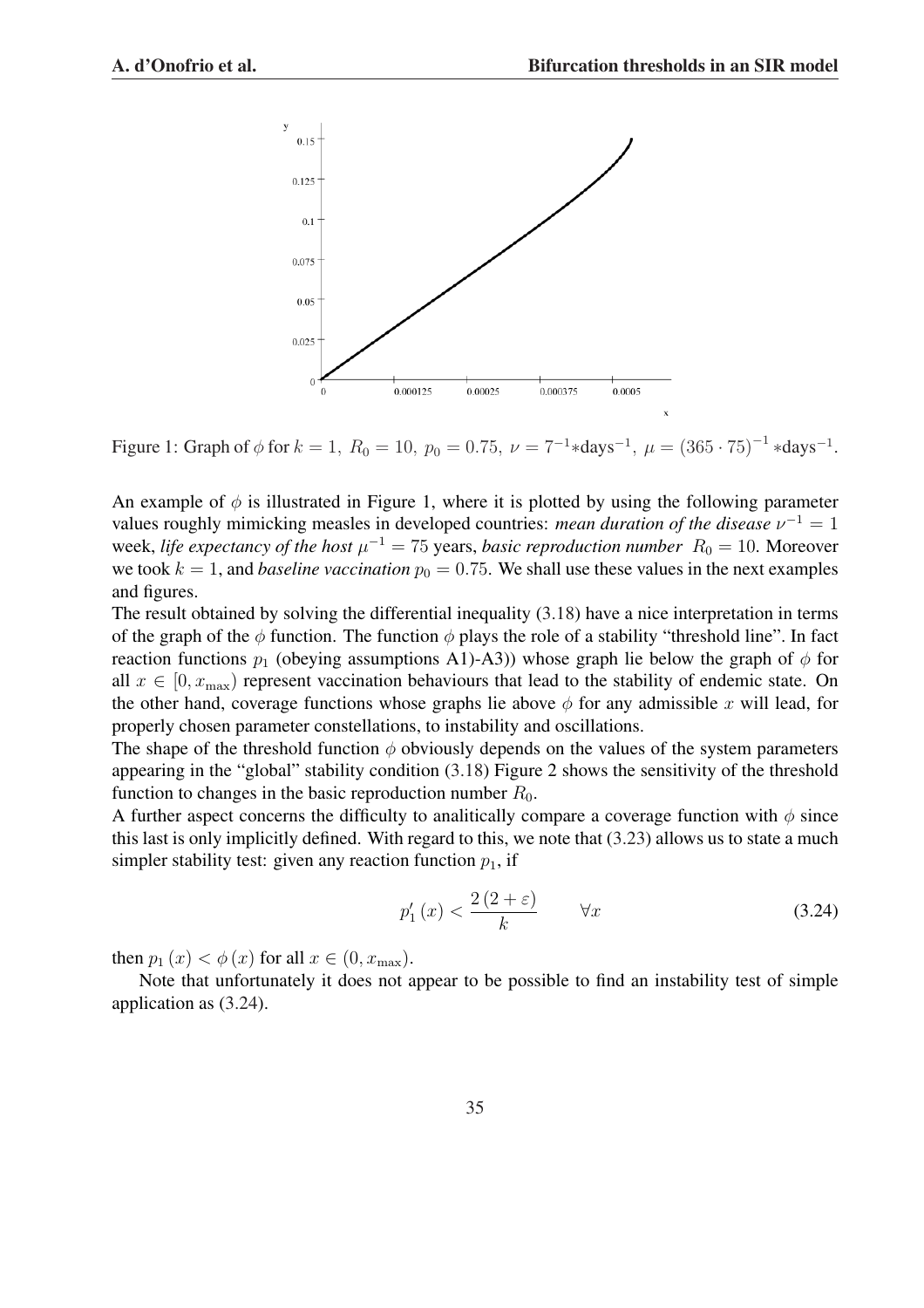

Figure 2: Sensitivity analysis of  $\phi$  with respect to  $R_0$  in the cases  $R_0 = 20$  (continue line),  $R_0 = 10$ (dashed line),  $R_0 = 8$  (dotted line) and  $R_0 = 6$  (squares).

## 4. Examples

The following examples based on classic functional forms of  $p_1$  illustrate all the aspects of the previous discussion.

Example 6. *(The piece-wise linear case) A useful, though not fully realistic, functional form is*

$$
p_1(x) = \min \{cx, 1 - p_0\}
$$
  $x \in \mathcal{I}, c \in \mathbb{R}_+$ .

*Since*  $p'_1(x) = c$  *for all*  $x \in [0, (1 - p_0) c^{-1})$  *and*  $\phi(x) < 1 - p_0$ *, by (3.23) to assure*  $p_1(x) < \phi(x)$ *for all*  $x \in [0, x_{\text{max}})$  *is sufficient that* 

$$
c < \frac{2\left(2+\varepsilon\right)}{k}.\tag{4.25}
$$

*For example, with the above values of the parameters, we have that it must be*  $0 < c < c^*$  *where*  $c^* \simeq 254.175$ . This is illustrated in Figure 3, where we have plotted both  $\phi$  and  $p_1$  for  $c = 200 < c^*$ *and*  $c = 350 > c^*$ .

*The previous results are consistent with the "local" investigation of the bifurcation condition, which is illustrated in Figure 4 reporting the shape of the function* f *that determines stability, as a function of the delay parameter* a*, for various values of* c*. Figure 4 shows that stability is lost for values of* c *around* 257*, which are lower estimated by our global condition.*

*This example also shows the difficulty to state a sufficient condition of instability in the same spirit of (4.25). Any function*  $p_1$  *intersecting*  $\phi$  *represents an ambiguous case from our "global" perspective; Figure 5 illustrates this circumstance: since* p *does not always lie below (above) the threshold function*  $\phi$ , *our approach does not supply useful information. In this case the stability*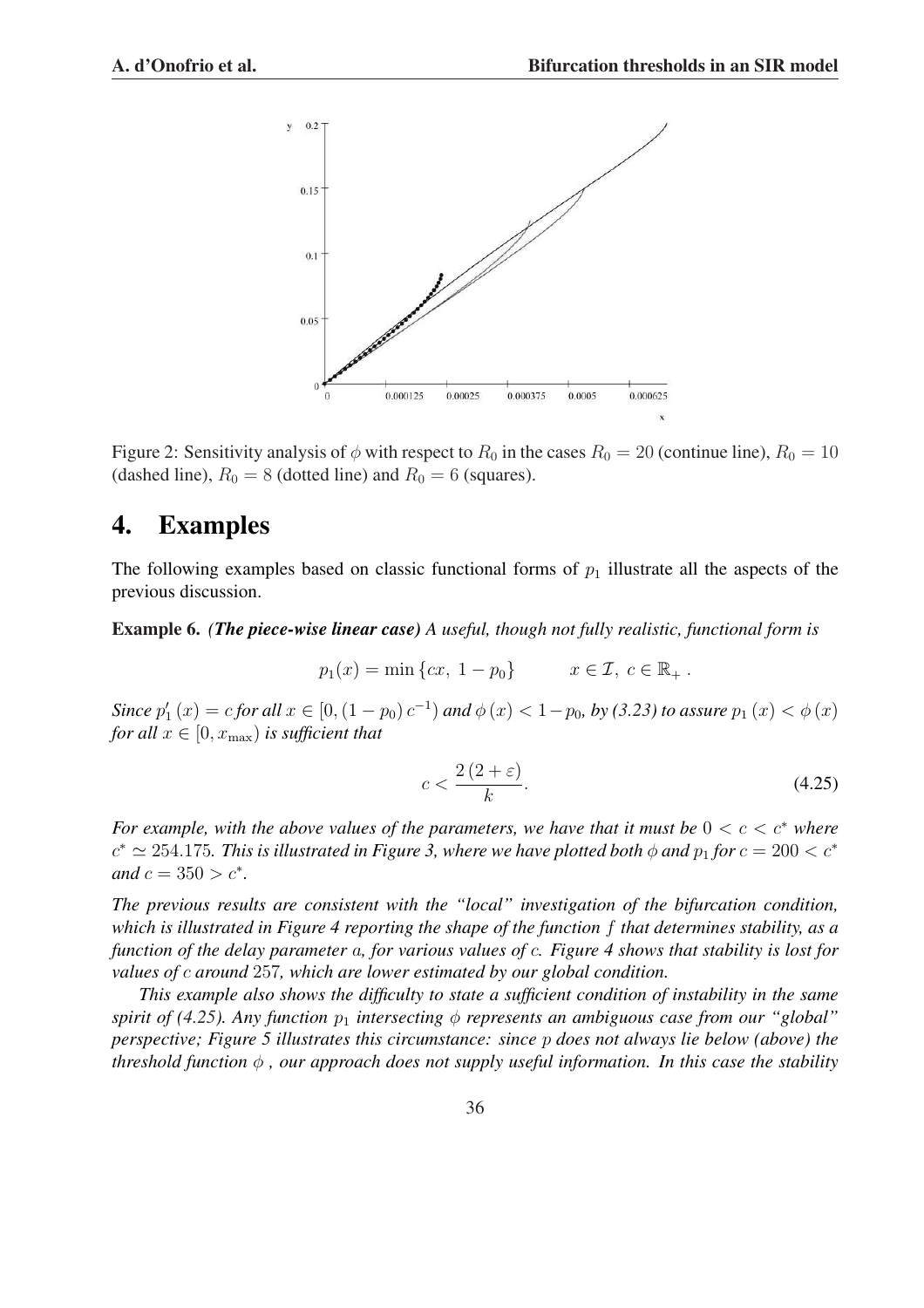

Figure 3: The piece-wise linear case: (a) stability case ( $\phi > p_1$ ) for  $p_0 = 0.75$ ;  $R_0 = 10$ ;  $k =$ 1;  $c = 200$ ; (b) instability case ( $\phi < p_1$ ) for  $p_0 = 0.75$ ;  $R_0 = 10$ ;  $k = 1$ ;  $c = 350$ .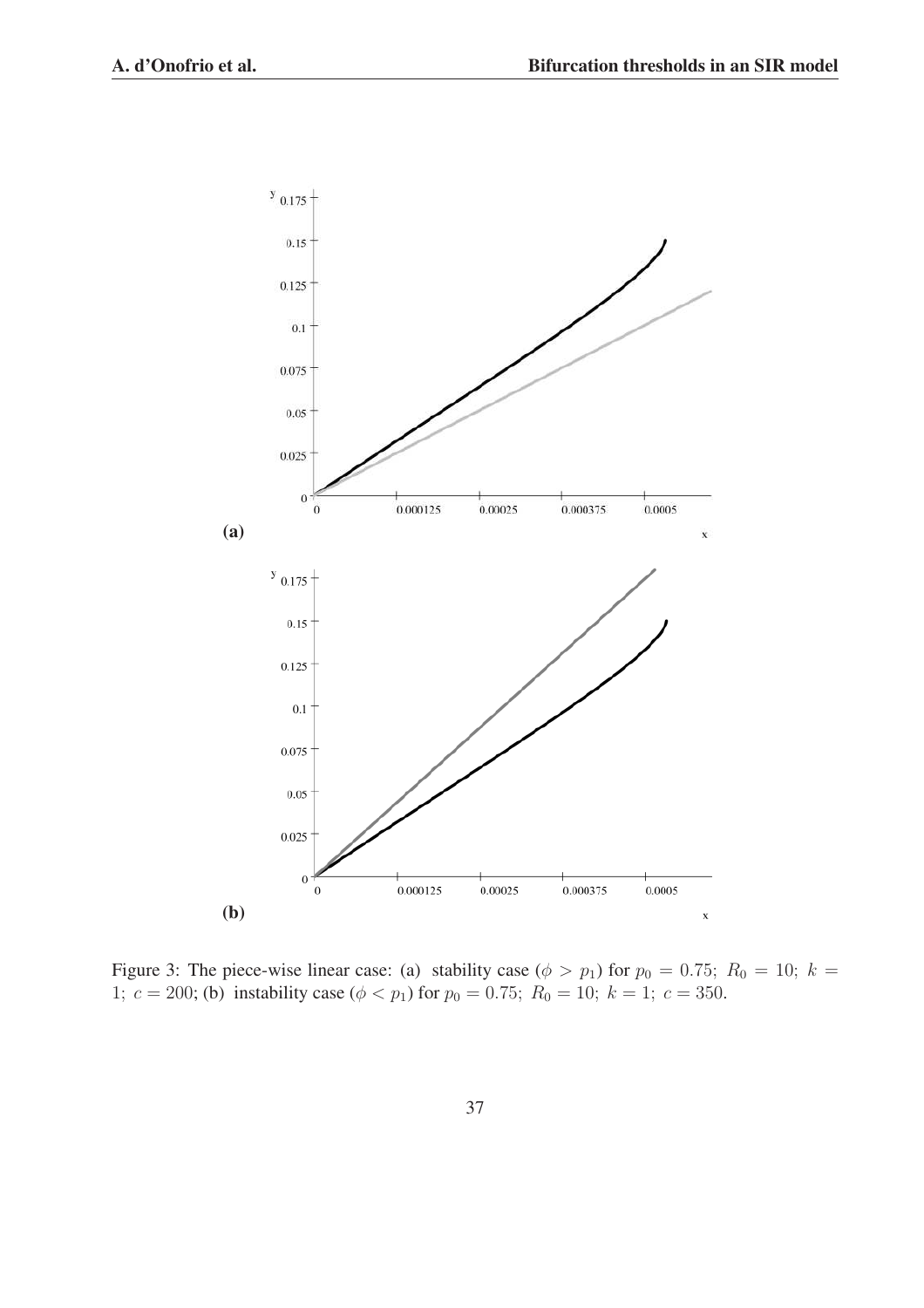

Figure 4: The piece-wise linear case: shape of  $f(a)$  for different values of c from  $c = 200$  (higher curve) to  $c = 280$  (lower curve).



Figure 5: The piece-wise linear case: an ambiguous case ( $p_0 = 0.75$ ;  $R_0 = 10$ ;  $k = 1$ ;  $c = 270$ ).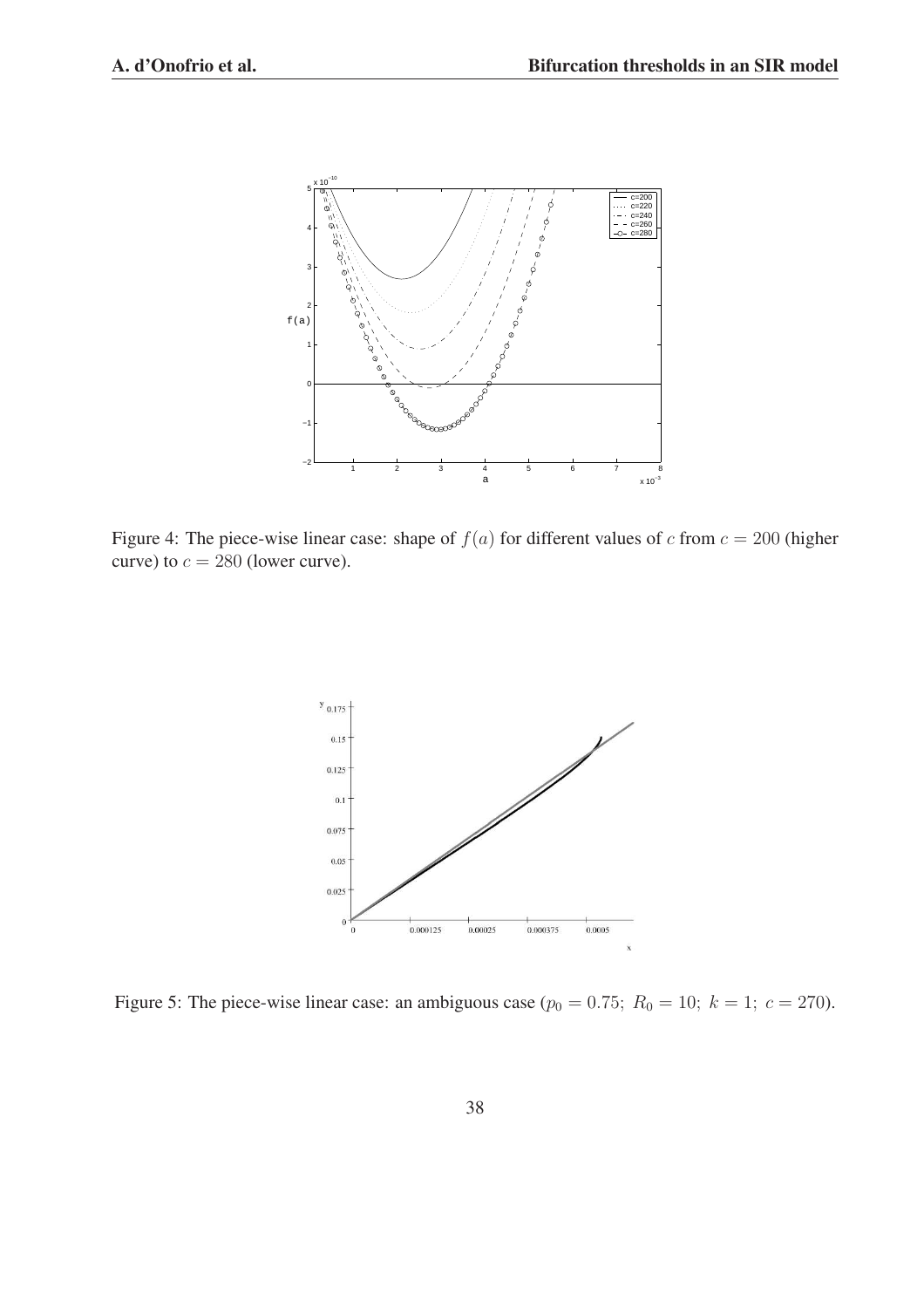Example 7. *(The Michaelis-Menten-Monod case). A more biologically founded functional form is the Michaelis-Menten-Monod function (see [9]), given by*

$$
p_1(x) = \frac{Cx}{Dx + 1} \qquad C, D \in \mathbb{R}_+ \, .
$$

The previous function is concave with  $C = p'_1(0)$ . This implies:

$$
p_1(x) \le Cx \qquad \forall x \in [0, x_{\text{max}}).
$$

*By the linear case it follows that, if*

$$
C < \frac{2\left(2+\varepsilon\right)}{k}, \quad \forall D \in \mathbb{R}_+
$$

*the stability condition is satisfied. We note that as in the piece-wise linear case, with respect to* the parameter constellation we are considering, the exact stability/instability value  $C^* \simeq 280.32$ *(corresponding to*  $D^* \simeq 1168$ *, see [2]) is roughly estimated by*  $2(2+\varepsilon)/k = 254.175$ *.* 

Example 8. *(The Holling type 2 case, see [9]). Another function which probably better captures apriori guesses about*  $p_1$  *is:* 

$$
z\left(M\right) = \frac{CM^2}{DM^2 + 1} \qquad M \in [0, M_{\text{max}})
$$

*with* C and D in  $\mathbb{R}_+$  *with*  $1 - p_0 \ge C/D$ . In phenomenological terms this function implies *a response of vaccination to changing epidemiological conditions which is quite flat for very low levels of disease prevalence, then starts to climb very quickly, when diseases prevalence goes above some reference level, and finally saturates. The function* z *has the first two derivatives*

$$
z'(M) = \frac{2CM}{(DM^2 + 1)^2}; \qquad z''(M) = \frac{2C(1 - 3DM^2)}{(DM^2 + 1)^3}.
$$

 $Sine \ z(0) = \varphi(0) = 0$  with  $z'(0) = 0 < \varphi'(0)$ , and the maximum of  $z'$  is reached in  $M^* =$  $\sqrt{1/3D}$  with

$$
z'(M^*) = \frac{9C}{8\sqrt{3D}}
$$

*a sufficient condition of stability is then*

$$
C \le \min\left\{\frac{16\left(2+\varepsilon\right)\sqrt{3D}}{9k}, \left(1-p_0\right)D\right\}
$$

.

*For example, in Figure 7, for*  $p_0 = 0.75$ ;  $R_0 = 10$ ;  $k = 1$  *the region of stability in the plane of the parameters* C *and* D *is the region between the curve plotted and the* D *axis.*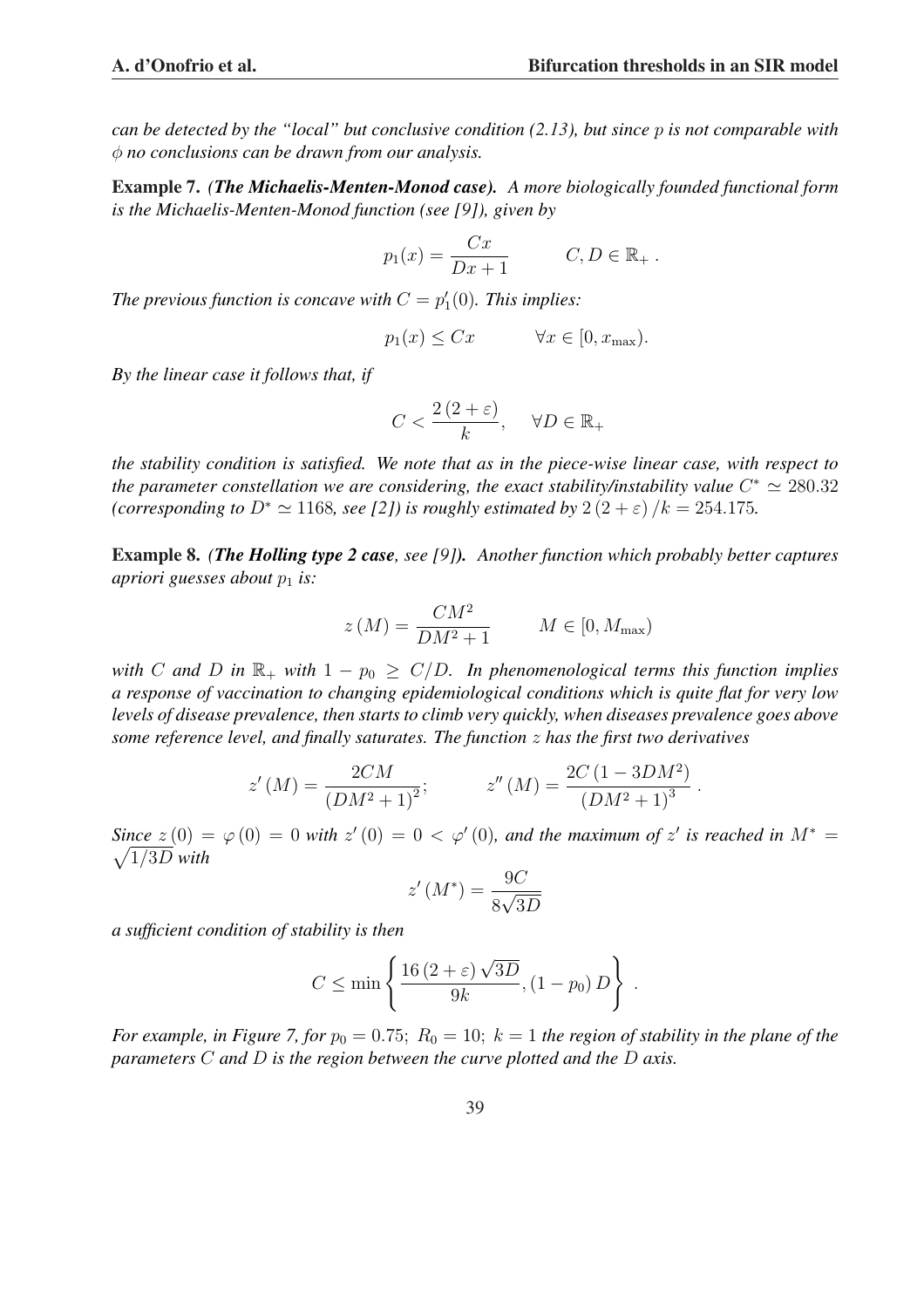

Figure 6: The Michaelis-Menten-Monod case: (a) stability case ( $\phi > p_1$ ) for  $p_0 = 0.75$ ;  $R_0 =$ 10;  $k = 1$ ;  $C = 200$ ; (b) instability case ( $\phi < p_1$ ) for  $p_0 = 0.75$ ;  $R_0 = 10$ ;  $k = 1$ ;  $C = 350$ .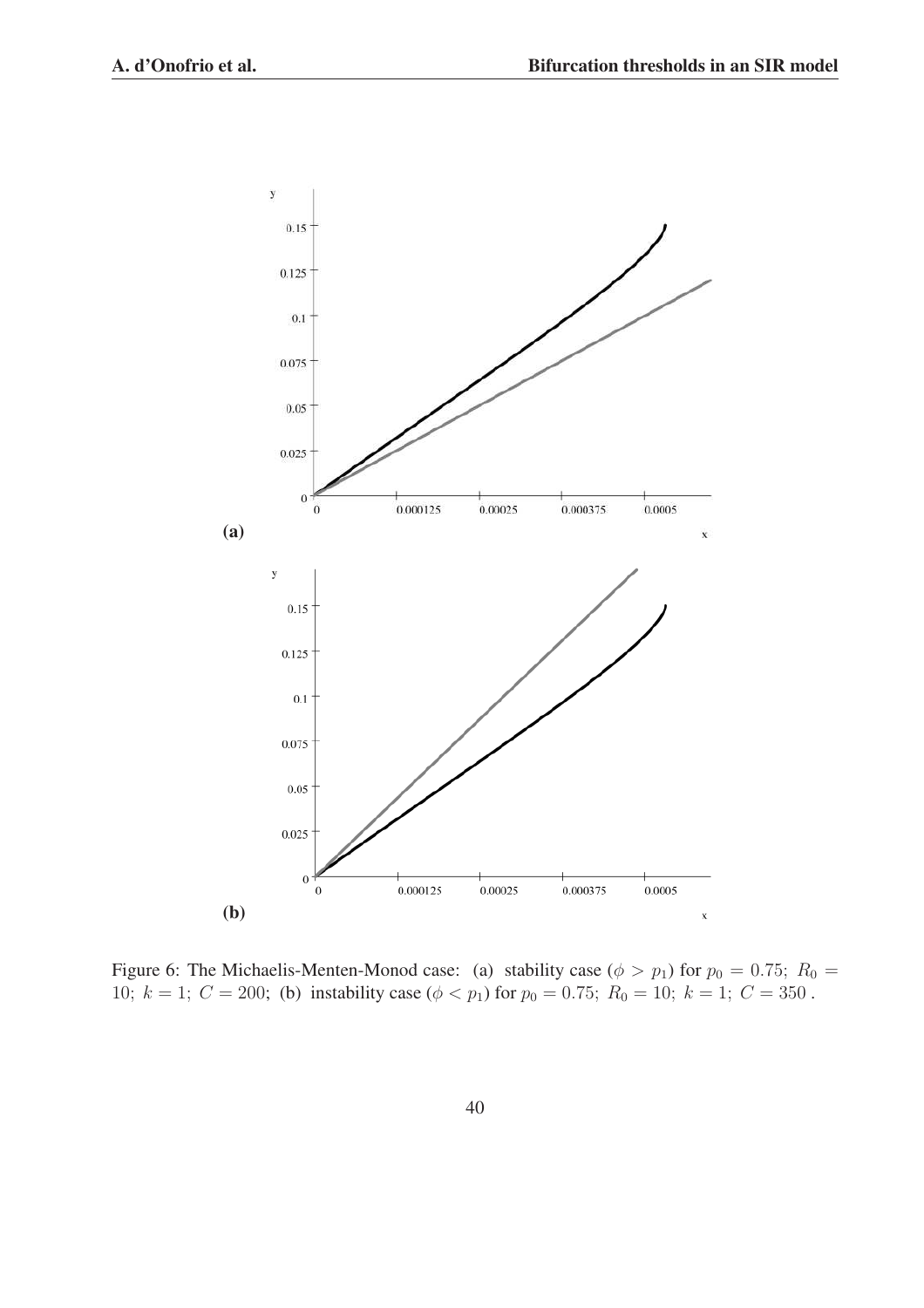

Figure 7: The Holling type 2 case: graph of  $\min \left\{ \frac{16(2+\epsilon)\sqrt{3D}}{9k} \right\}$  $\frac{\partial^2 \epsilon}{\partial k}$ ,  $(1-p_0) D$ o .

# 5. Appendix

Setting for simplicity  $z = R_0q$ , we have to solve:

$$
\int_{R_0(1-p_0)}^z \frac{u-1}{u(u+\varepsilon\sqrt{u-1})} du = -\frac{R_0}{k}x.
$$
\n(5.26)

Setting  $t =$ √  $\overline{u-1}$  i.e.  $u=t^2+1$ , the integral in (5.26) is equivalent to

$$
\int_{\sqrt{R_0(1-p_0)-1}}^{\sqrt{z-1}} \frac{2t^3}{(t^2+1)(t^2+\varepsilon t+1)} dt.
$$
 (5.27)

The discriminant

$$
\Delta = \varepsilon^2 - 4 = 4\frac{\nu}{\mu}
$$

of the second order polynomial  $t^2 + \varepsilon t + 1$  is positive, hence we can factorize it as:

$$
t^2 + \varepsilon t + 1 = \left( t + \frac{\varepsilon}{2} + \frac{\widehat{\varepsilon}}{2} \right) \left( t + \frac{\varepsilon}{2} - \frac{\widehat{\varepsilon}}{2} \right)
$$

where  $\widehat{\varepsilon}$  = √  $\sqrt{\varepsilon^2 - 4} = 2\sqrt{\nu/\mu}$ . Since

$$
\frac{2t^3}{(t^2+1)(t^2+\varepsilon t+1)} = -\frac{2}{\varepsilon(t^2+1)} + \frac{\varepsilon^2 + \varepsilon \widehat{\varepsilon} - 2}{\varepsilon \widehat{\varepsilon}\left(t + \frac{\varepsilon}{2} + \frac{\widehat{\varepsilon}}{2}\right)} + \frac{\varepsilon \widehat{\varepsilon} - \varepsilon^2 + 2}{\varepsilon \widehat{\varepsilon}\left(t + \frac{\varepsilon}{2} - \frac{\widehat{\varepsilon}}{2}\right)}
$$

the primitive of  $2t^3 (t^2 + 1)^{-1} (t^2 + \varepsilon t + 1)^{-1}$  is

$$
-\frac{2}{\varepsilon}\arctan(t) + \left(1 + \frac{\varepsilon^2 - 2}{\varepsilon \widehat{\varepsilon}}\right) \ln\left(t + \frac{\varepsilon}{2} + \frac{\widehat{\varepsilon}}{2}\right) + \left(1 - \frac{\varepsilon^2 - 2}{\varepsilon \widehat{\varepsilon}}\right) \ln\left(t + \frac{\varepsilon}{2} - \frac{\widehat{\varepsilon}}{2}\right)
$$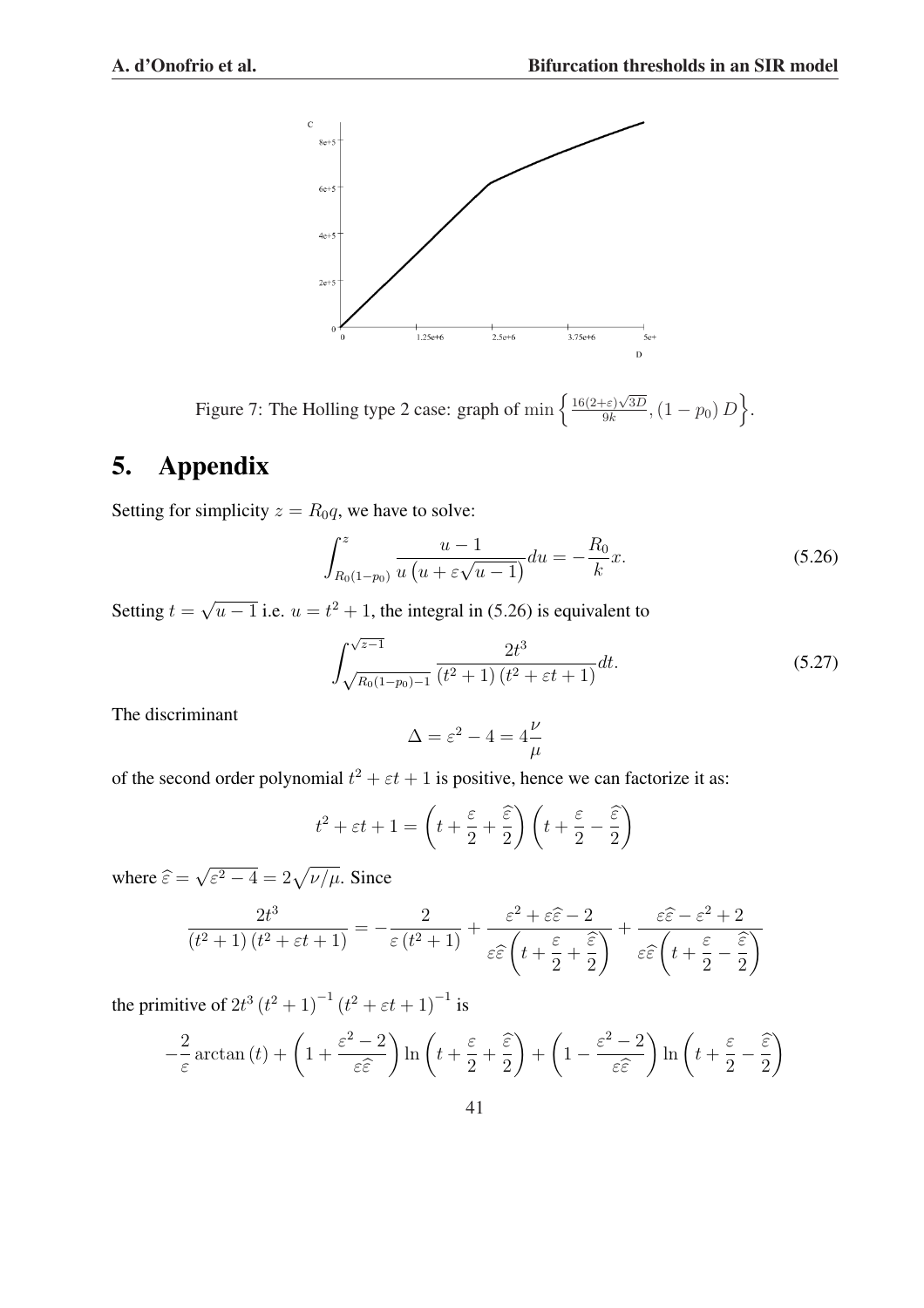and (5.27) is equal to

$$
-\frac{2}{\varepsilon} \left( \arctan\left(\sqrt{z-1}\right) - \arctan\left(\sqrt{R_0\left(1-p_0\right)-1}\right) \right) +
$$

$$
+\left(1 + \frac{\varepsilon^2 - 2}{\varepsilon \hat{\varepsilon}}\right) \ln\left(\frac{2\sqrt{z-1} + \varepsilon + \hat{\varepsilon}}{2\sqrt{R_0\left(1-p_0\right)-1} + \varepsilon + \hat{\varepsilon}}\right) +
$$

$$
+\left(1 - \frac{\varepsilon^2 - 2}{\varepsilon \hat{\varepsilon}}\right) \ln\left(\frac{2\sqrt{z-1} + \varepsilon - \hat{\varepsilon}}{2\sqrt{R_0\left(1-p_0\right)-1} + \varepsilon - \hat{\varepsilon}}\right)
$$

## Acknowledgements

The authors thank an anonymous reviewer of the Journal whose suggestions significantly improved the clarity of the exposition.

## References

- [1] R.M. Anderson, R.M. May. Infectious diseases of humans: dynamics and control, Oxford University Press, Oxford, 1998.
- [2] A. D'Onofrio, P. Manfredi, E. Salinelli. *Vaccinating behavior, information, and the dynamics of SIR vaccine preventable diseases.* Theoretical Population Biology, in press (2006), available online at http://ees.elsevier.com/tpb/.
- [3] J. Guckenheimer, P. Holmes. Nonlinear oscillations, dynamical systems and bifurcation of vector fields. Springer Verlag, New York, 1983.
- [4] J.K. Hale. Ordinary differential equations. Wiley and Sons, 1969.
- [5] W. Liu. *Dose-dependent latent period and periodicity of infectious diseases.* J. Math. Biol. 31 (1993), 487-494
- [6] E.T. Luman, A.E. Fiore, T.W. Strine, L.E. Barker. *Impact of thimerosal-related changes in hepatitis B vaccine birth-dose recommendations.* J. Amer. Med. Ass., 291 (2004), 2351-2358.
- [7] A. Maayan-Metzger, P. Kedem-Friedrich, J. Kuint. *To vaccinate or not to vaccinate that is the question: why are some mothers opposed to giving their infants hepatitis B vaccine?* Vaccine, 23 (2005), 1941-1948.